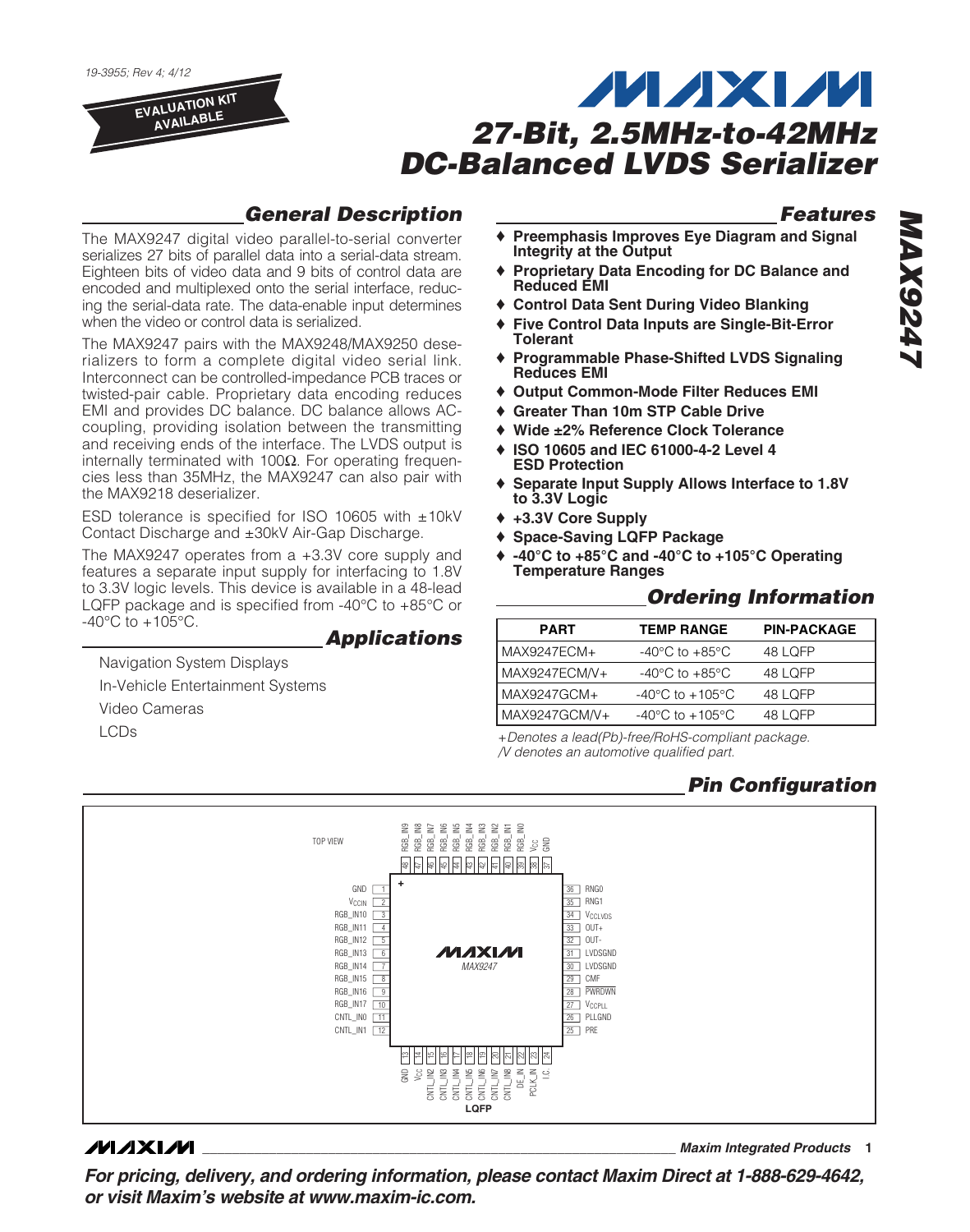### **ABSOLUTE MAXIMUM RATINGS**

| OUT+, OUT-, CMF to LVDSGND-0.5V to +4.0V              |  |
|-------------------------------------------------------|--|
| OUT+, OUT-Short Circuit to LVDSGND                    |  |
|                                                       |  |
| OUT+, OUT-Short Through 0.125µF (or smaller),         |  |
|                                                       |  |
| RGB_IN[17:0], CNTL_IN[8:0], DE_IN,                    |  |
| RNG0, RNG1, PRE, PCLK_IN,                             |  |
|                                                       |  |
| Continuous Power Dissipation ( $T_A = +70^{\circ}C$ ) |  |
| 48-Lead LQFP (derate 20.8mW/°C above +70°C)1666.7mW   |  |
|                                                       |  |

ESD Protection Machine Model ( $R_D = 0\Omega$ , C<sub>S</sub> = 200pF)

| Human Body Model ( $R_D = 1.5k\Omega$ , $C_S = 100pF$ )       |  |
|---------------------------------------------------------------|--|
|                                                               |  |
| ISO 10605 (R <sub>D</sub> = 2kΩ, C <sub>S</sub> = 330pF)      |  |
| Contact Discharge (OUT+, OUT-) to LVDSGND ±10kV               |  |
| Air-Gap Discharge (OUT+, OUT-) to LVDSGND ±30kV               |  |
| IEC 61000-4-2 (R <sub>D</sub> = 330Ω, C <sub>S</sub> = 150pF) |  |
| Contact Discharge (OUT+, OUT-) to LVDSGND ±10kV               |  |
| Air-Gap Discharge (OUT+, OUT-) to LVDSGND ±15kV               |  |
|                                                               |  |
|                                                               |  |
|                                                               |  |
|                                                               |  |

Stresses beyond those listed under "Absolute Maximum Ratings" may cause permanent damage to the device. These are stress ratings only, and functional operation of the device at these or any other conditions beyond those indicated in the operational sections of the specifications is not implied. Exposure to absolute maximum rating conditions for extended periods may affect device reliability.

## **DC ELECTRICAL CHARACTERISTICS**

(V<sub>CC</sub> = +3.0V to +3.6V, R<sub>L</sub> = 100 $\Omega$  ±1%, PWRDWN = high, PRE = low, T<sub>A</sub> = -40°C to +105°C, unless otherwise noted. Typical values are at  $V_{CC_} = +3.3V$ ,  $T_A = +25°C$ .) (Notes 1, 2)

| <b>PARAMETER</b>                                                                    | <b>SYMBOL</b>   |                                                                    | <b>CONDITIONS</b>                                                                      | <b>MIN</b>               | <b>TYP</b> | <b>MAX</b>              | <b>UNITS</b> |
|-------------------------------------------------------------------------------------|-----------------|--------------------------------------------------------------------|----------------------------------------------------------------------------------------|--------------------------|------------|-------------------------|--------------|
| SINGLE-ENDED INPUTS (RGB_IN[17:0], CNTL_IN[8:0], DE_IN, PCLK_IN, PWRDWN, RNG_, PRE) |                 |                                                                    |                                                                                        |                          |            |                         |              |
|                                                                                     |                 | $V_{\text{CCIN}} = 1.71V$ to $<$ 3V (Note 3)                       |                                                                                        | 0.65 x V <sub>CCIN</sub> |            | $V_{\text{CCIN}} + 0.3$ | $\vee$       |
| High-Level Input Voltage                                                            | V <sub>IH</sub> | $V_{\text{CCIN}} = 3.0V$ to 3.6V                                   |                                                                                        | $\overline{c}$           |            | $0.3 + V_{CCIN}$        |              |
| Low-Level Input Voltage                                                             | $V_{\parallel}$ | $V_{\text{CCIN}} = 1.71V$ to $<$ 3V (Note 3)                       |                                                                                        | $-0.3$                   |            | $0.3 \times V_{CCIN}$   | $\vee$       |
|                                                                                     |                 | $V_{\text{CCIN}} = 3.0V$ to 3.6V                                   |                                                                                        | $-0.3$                   |            | $+0.8$                  |              |
| <b>Input Current</b>                                                                | <b>I</b> IN     | $V_{\text{CCIN}} = 1.71V$<br>to 3.6V.<br>$PWRDWN =$<br>high or low | $V_{IN} = -0.3V$ to 0V<br>(MAX9247ECM),<br>$V_{IN} = -0.15V$ to 0V<br>(MAX9247GCM)     | $-100$                   |            | $+20$                   | μA           |
|                                                                                     |                 |                                                                    | $V_{IN} = OV$ to $(V_{CCIN} + 0.3V)$                                                   | $-20$                    |            | $+20$                   |              |
| Input Clamp Voltage                                                                 | V <sub>CL</sub> | $ICL = -18mA$                                                      |                                                                                        |                          |            | $-1.5$                  | $\vee$       |
| LVDS OUTPUTS (OUT+, OUT-)                                                           |                 |                                                                    |                                                                                        |                          |            |                         |              |
| Differential Output Voltage                                                         | VOD             | Figure 1                                                           |                                                                                        | 250                      | 335        | 450                     | mV           |
| Change in Von Between<br><b>Complementary Output States</b>                         | $\Delta V$ OD   | Figure 1                                                           |                                                                                        |                          |            | 20                      | mV           |
| Common-Mode Voltage                                                                 | Vos             | Figure 1                                                           |                                                                                        | 1.125                    | 1.29       | 1.475                   | $\vee$       |
| Change in Vos Between<br><b>Complementary Output States</b>                         | $\Delta V$ OS   | Figure 1                                                           |                                                                                        |                          |            | 20                      | mV           |
| Output Short-Circuit Current                                                        | $\log$          | $V_{\text{OUT+}}$ or $V_{\text{OUT-}} = 0V$ or 3.6V                |                                                                                        | $-15$                    | ±8         | $+15$                   | mA           |
| Magnitude of Differential<br>Output Short-Circuit Current                           | losp.           | $V_{OD} = 0V$                                                      |                                                                                        |                          | 5.5        | 15                      | mA           |
| Output High-Impedance<br>Current                                                    | $I_{OZ}$        | $PWRDWN = low$<br>or $V_{CC} = 0V$                                 | $V_{\text{OUT+}} = 0V$ ,<br>$V_{OUIT} = 3.6V$<br>$V_{OUT+} = 3.6V,$<br>$V$ OUT- = $0V$ | $-1$                     |            | $+1$                    | μA           |

*MAXM*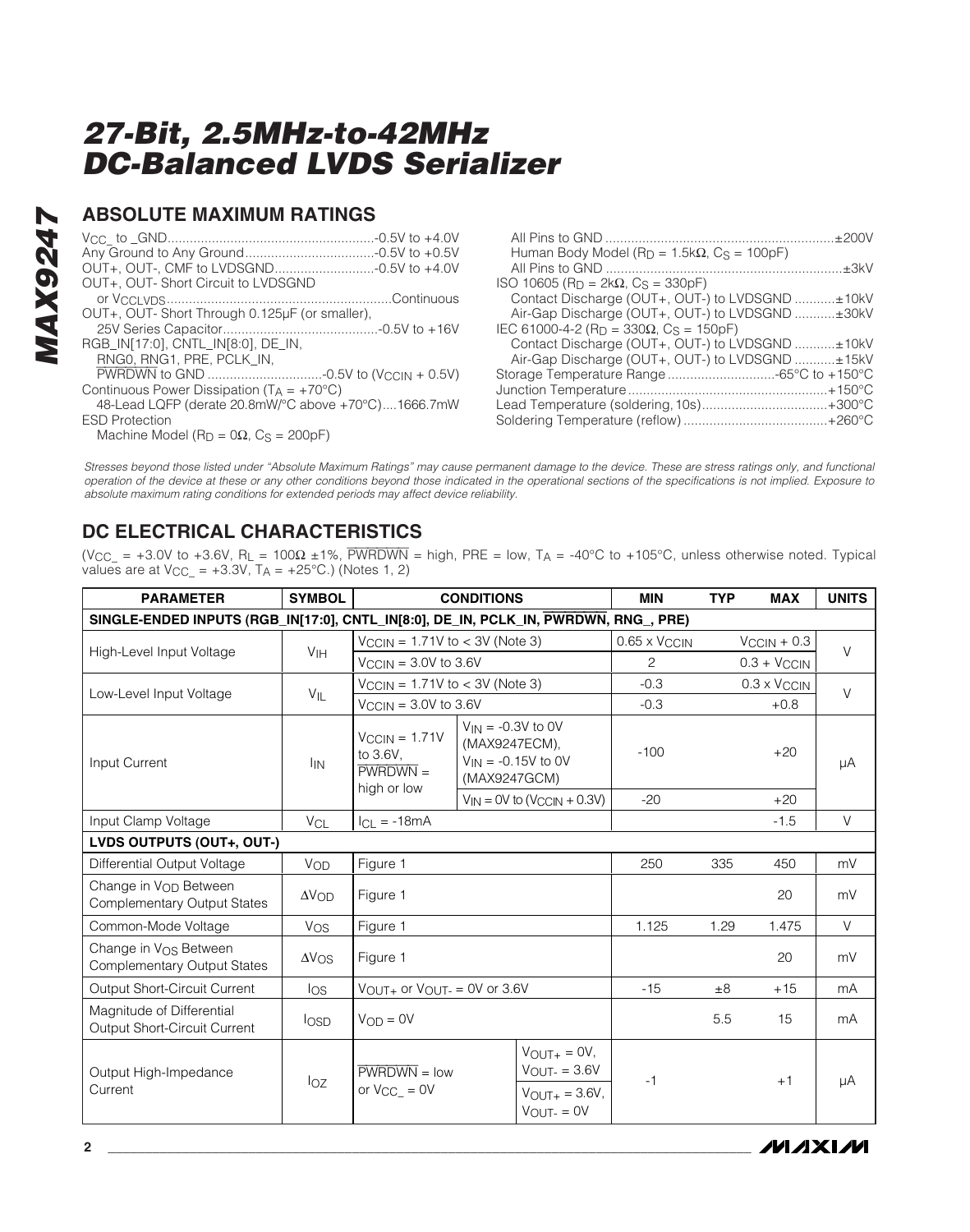## **DC ELECTRICAL CHARACTERISTICS (continued)**

(V<sub>CC\_</sub> = +3.0V to +3.6V, R<sub>L</sub> = 100 $\Omega$  ±1%, PWRDWN = high, PRE = low, T<sub>A</sub> = -40°C to +105°C, unless otherwise noted. Typical values are at  $V_{CC_} = +3.3V$ ,  $T_A = +25°C$ .) (Notes 1, 2)

| <b>PARAMETER</b>               | <b>SYMBOL</b> | <b>CONDITIONS</b>                                                                |        |           | MIN | <b>TYP</b> | <b>MAX</b> | <b>UNITS</b> |
|--------------------------------|---------------|----------------------------------------------------------------------------------|--------|-----------|-----|------------|------------|--------------|
| Differential Output Resistance | $R_{\rm O}$   |                                                                                  |        |           | 78  | 110        | 147        | $\Omega$     |
|                                |               |                                                                                  | 2.5MHz | $PRE = 0$ |     | 15         | 25         |              |
|                                |               |                                                                                  |        | $PRE = 1$ |     |            | 27         |              |
| Worst-Case Supply Current      |               |                                                                                  | 5MHz   | $PRE = 0$ |     | 18         | 25         |              |
|                                |               |                                                                                  |        | $PRE = 1$ |     |            | 27         |              |
|                                | Iccw          | $R_L = 100\Omega \pm 1\%,$<br>$C_L = 5pF$ ,<br>continuous 10<br>transition words | 10MHz  | $PRE = 0$ |     | 23         | 28         | mA           |
|                                |               |                                                                                  |        | $PRE = 1$ |     |            | 30         |              |
|                                |               |                                                                                  | 20MHz  | $PRE = 0$ |     | 33         | 39         |              |
|                                |               |                                                                                  |        | $PRE = 1$ |     |            | 42         |              |
|                                |               |                                                                                  | 35MHz  | $PRE = 0$ |     | 50         | 65         |              |
|                                |               |                                                                                  |        | $PRE = 1$ |     |            | 69         |              |
|                                |               |                                                                                  |        | $PRE = 0$ |     | 60         | 70         |              |
|                                |               |                                                                                  | 42MHz  | $PRE = 1$ |     |            | 75         |              |
| Power-Down Supply Current      | <b>ICCZ</b>   | (Note 4)                                                                         |        |           |     |            | 50         | μA           |

## **AC ELECTRICAL CHARACTERISTICS**

(VCC\_ = +3.0V to +3.6V, RL = 100 $\Omega$  ±1%, CL = 5pF,  $\overline{PWRDWN}$  = high, PRE = low, TA = -40°C to +105°C, unless otherwise noted. Typical values are at  $V_{\text{CC}} = +3.3V$ ,  $T_A = +25^{\circ}\text{C}$ .) (Note 3)

| <b>PARAMETER</b>                                                | <b>SYMBOL</b>                    |                                                                                  | <b>CONDITIONS</b> |              | MIN  | <b>TYP</b> | <b>MAX</b> | <b>UNITS</b> |
|-----------------------------------------------------------------|----------------------------------|----------------------------------------------------------------------------------|-------------------|--------------|------|------------|------------|--------------|
| <b>PCLK IN TIMING REQUIREMENTS</b>                              |                                  |                                                                                  |                   |              |      |            |            |              |
|                                                                 |                                  |                                                                                  |                   | MAX9247ECM   |      |            | 400.0      |              |
| Clock Period                                                    | tт                               | Figure 2                                                                         | MAX9247GCM        |              | 28.6 |            | 400.0      | ns           |
|                                                                 |                                  | MAX9247ECM                                                                       |                   |              | 2.5  |            | 42.0       |              |
| Clock Frequency                                                 | fclk                             | MAX9247GCM                                                                       |                   | 2.5          |      | 35.0       | <b>MHz</b> |              |
| Clock Frequency Difference from<br>Deserializer Reference Clock | $\Delta f$ CLK                   |                                                                                  |                   |              | $-2$ |            | $+2$       | %            |
| Clock Duty Cycle                                                | DC                               | t <sub>HIGH</sub> /t <sub>T</sub> or t <sub>LOW</sub> /t <sub>T</sub> , Figure 2 |                   |              | 35   | 50         | 65         | $\%$         |
| <b>Clock Transition Time</b>                                    | $t_{\mathsf{R}}, t_{\mathsf{F}}$ | Figure 2                                                                         |                   |              |      | 2.5        | ns         |              |
| <b>SWITCHING CHARACTERISTICS</b>                                |                                  |                                                                                  |                   |              |      |            |            |              |
|                                                                 |                                  | 20% to 80%,                                                                      |                   | $PRE = low$  |      | 280        | 370        |              |
| Output Rise Time                                                | <i><b>TRISE</b></i>              | $V_{OD} \geq 250$ mV, Figure 3                                                   |                   | $PRE = high$ |      | 240        | 320        | ps           |
| <b>Output Fall Time</b>                                         |                                  | 80% to 20%.                                                                      |                   | $PRE = low$  |      | 280        | 370        |              |
|                                                                 | tFALL                            | $V_{OD} \geq 250$ mV, Figure 3                                                   |                   | $PRE = high$ |      | 240        | 320        | ps           |
| Input Setup Time                                                | tset                             | Figure 4                                                                         | 3                 |              |      | ns         |            |              |
| Input Hold Time                                                 | <b>THOLD</b>                     | Figure 4                                                                         |                   |              | 3    |            |            | ns           |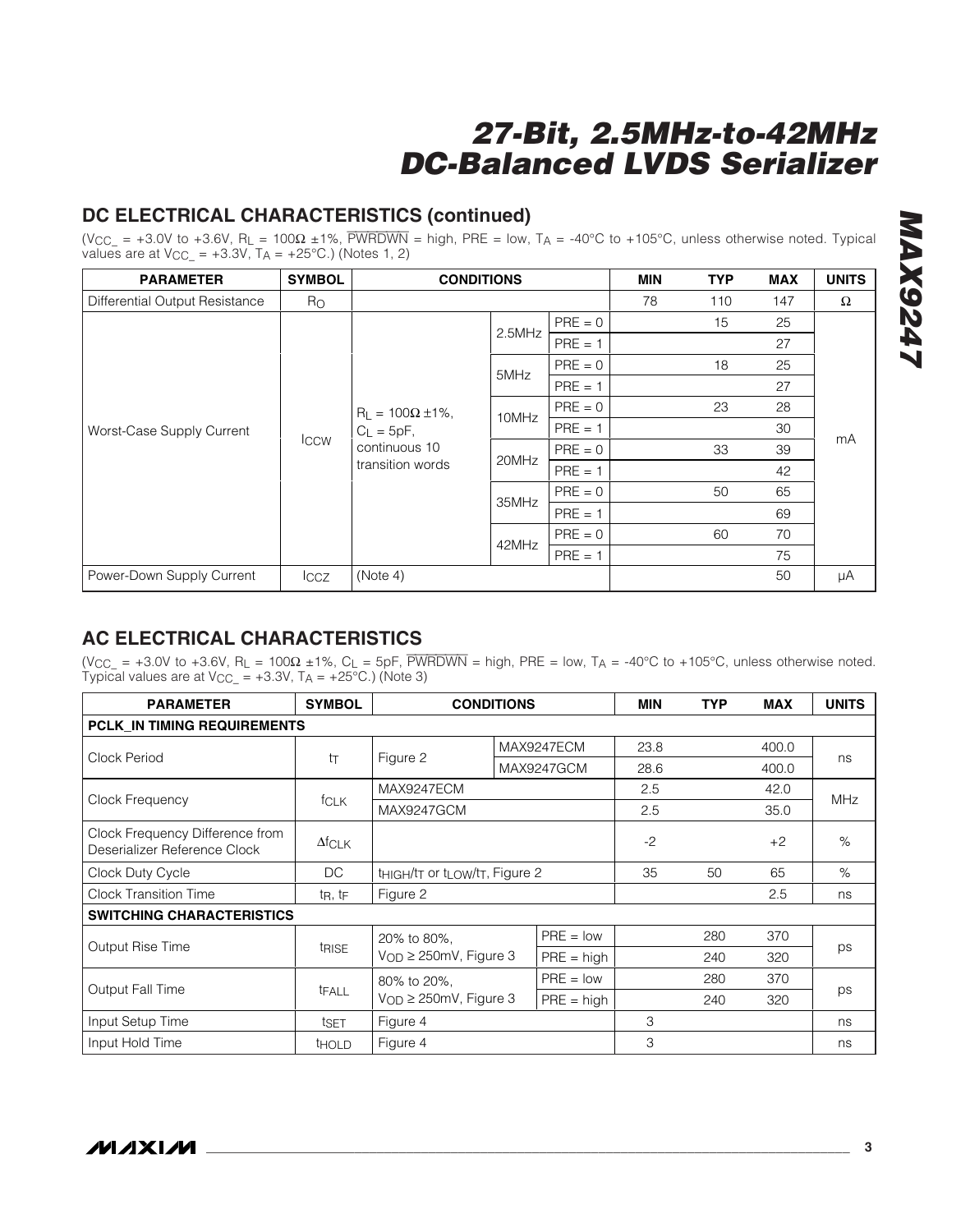## **AC ELECTRICAL CHARACTERISTICS (continued)**

(V<sub>CC\_</sub> = +3.0V to +3.6V, R<sub>L</sub> = 100 $\Omega$ ±1%, C<sub>L</sub> = 5pF,  $\overline{PWRDWN}$  = high, PRE = low, T<sub>A</sub> = -40°C to +105°C, unless otherwise noted. Typical values are at  $V_{\text{CC}} = +3.3V$ ,  $T_A = +25^{\circ}\text{C}$ .) (Note 3)

| <b>PARAMETER</b>           | <b>SYMBOL</b>     | <b>CONDITIONS</b>                                        | <b>MIN</b>                  | <b>TYP</b> | <b>MAX</b>            | <b>UNITS</b> |
|----------------------------|-------------------|----------------------------------------------------------|-----------------------------|------------|-----------------------|--------------|
| Serializer Delay           | tsp               | Figure 5                                                 | $3.10 \times$<br>$tr + 2.0$ |            | 3.10x<br>$tr + 8.0$   | ns           |
| <b>PLL Lock Time</b>       | t <sub>LOCK</sub> | Figure 6                                                 |                             |            | $17,100 \times$<br>tт | ns           |
| Power-Down Delay           | t <sub>PD</sub>   | Figure 7                                                 |                             |            |                       | $\mu s$      |
| Peak-to-Peak Output Jitter | turt              | Measured with PRBS input pattern at<br>840Mbps data rate |                             |            | 150                   | ps           |
| Peak-to-Peak Output Offset |                   | 840Mbps data rate,<br>CMF open, Figure 8                 |                             | 22         | 70                    |              |
| Voltage                    | $V$ OS(P-P)       | 840Mbps data rate,<br>CMF 0.1µF to ground, Figure 8      |                             | 12         | 50                    | mV           |

**Note 1:** Current into a pin is defined as positive. Current out of a pin is defined as negative. All voltages are referenced to ground, except V<sub>OD</sub>, ΔV<sub>OD</sub>, and ΔV<sub>OS</sub>.

**Note 2:** Maximum and minimum limits over temperature are guaranteed by design and characterization. Devices are production tested at  $TA = +25^{\circ}C$ .

Note 3: Parameters are guaranteed by design and characterization and are not production tested. Limits are set at ±6 sigma.

**Note 4:** All LVTTL/LVCMOS inputs, except  $\overline{PWRDWN}$  at ≤ 0.3V or ≥ V<sub>CCIN</sub> - 0.3V. PWRDWN is ≤ 0.3V.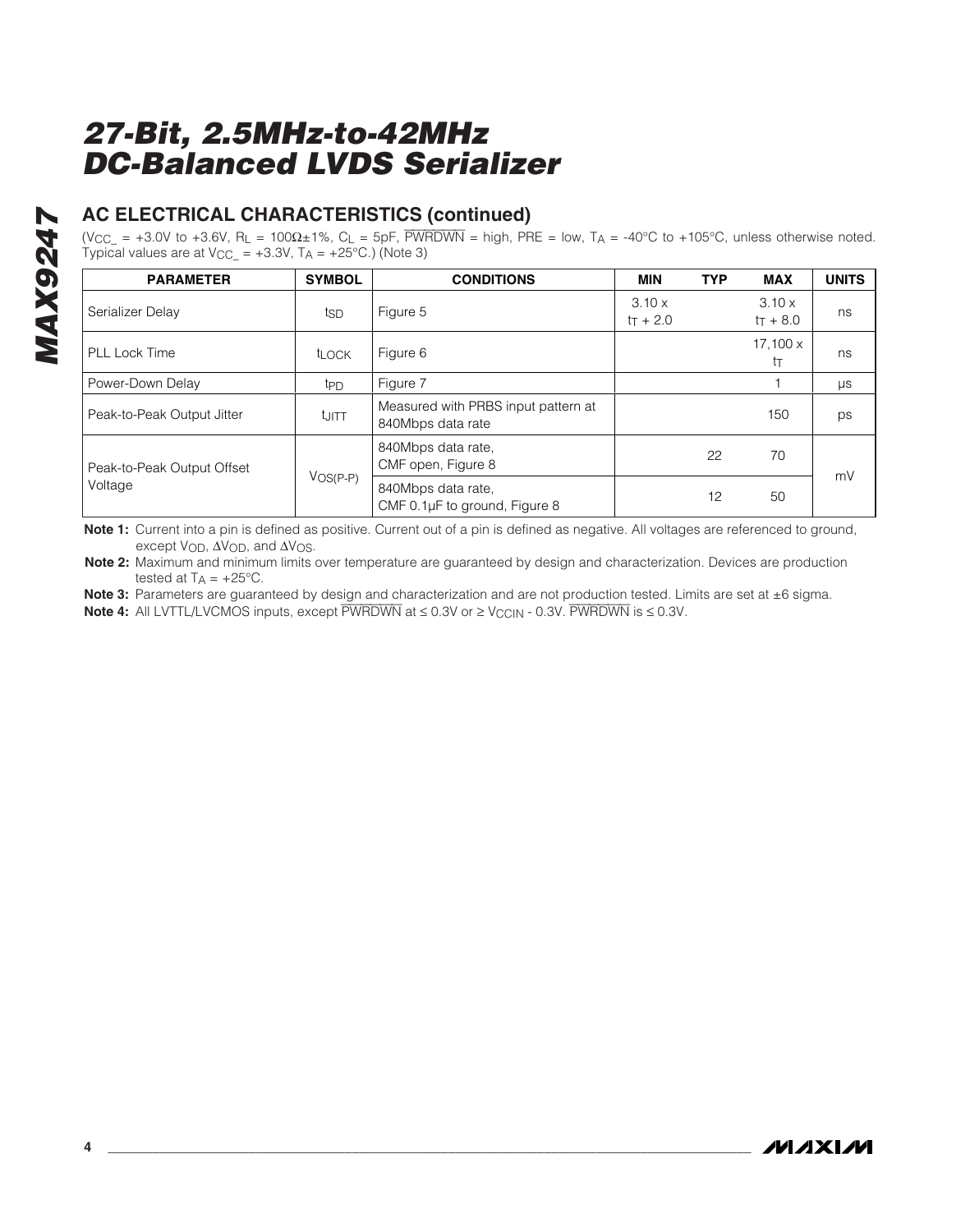BIT-ERROR RATE

BIT-ERROR RATE

1.00E-11

1.00E-10 0

1.00E-12

1.00E-13

1.00E-14

CAT5 CABLE

fREFCLK = 42MHz 840Mbps DATA RATE FOR CABLE LENGTH < 10m

 $BER < 10^{-12}$ 

## **27-Bit, 2.5MHz-to-42MHz DC-Balanced LVDS Serializer**

## **Typical Operating Characteristics**

**EYE DIAGRAM WITH PREEMPHASIS**

**GND** 

2 METER CAT5 CABLE

100Ω TERMINATION

200ps/div



(V<sub>CC\_</sub> = +3.3V, R<sub>L</sub> = 100 $\Omega$ , T<sub>A</sub> = +25°C, unless otherwise noted.)



MAX9247 toc04

FREQUENCY (MHz)

FREQUENCY (MHZ)

**BIT-ERROR RATE vs. CABLE LENGTH**

CAT5 CABLE LENGTH (m)

2 4 6 8 10 12



**MAX9247 MAX9247**

MAX9247 toc03

**\_\_\_\_\_\_\_\_\_\_\_\_\_\_\_\_\_\_\_\_\_\_\_\_\_\_\_\_\_\_\_\_\_\_\_\_\_\_\_\_\_\_\_\_\_\_\_\_\_\_\_\_\_\_\_\_\_\_\_\_\_\_\_\_\_\_\_\_\_\_\_\_\_\_\_\_\_\_\_\_\_\_\_\_\_\_\_ 5**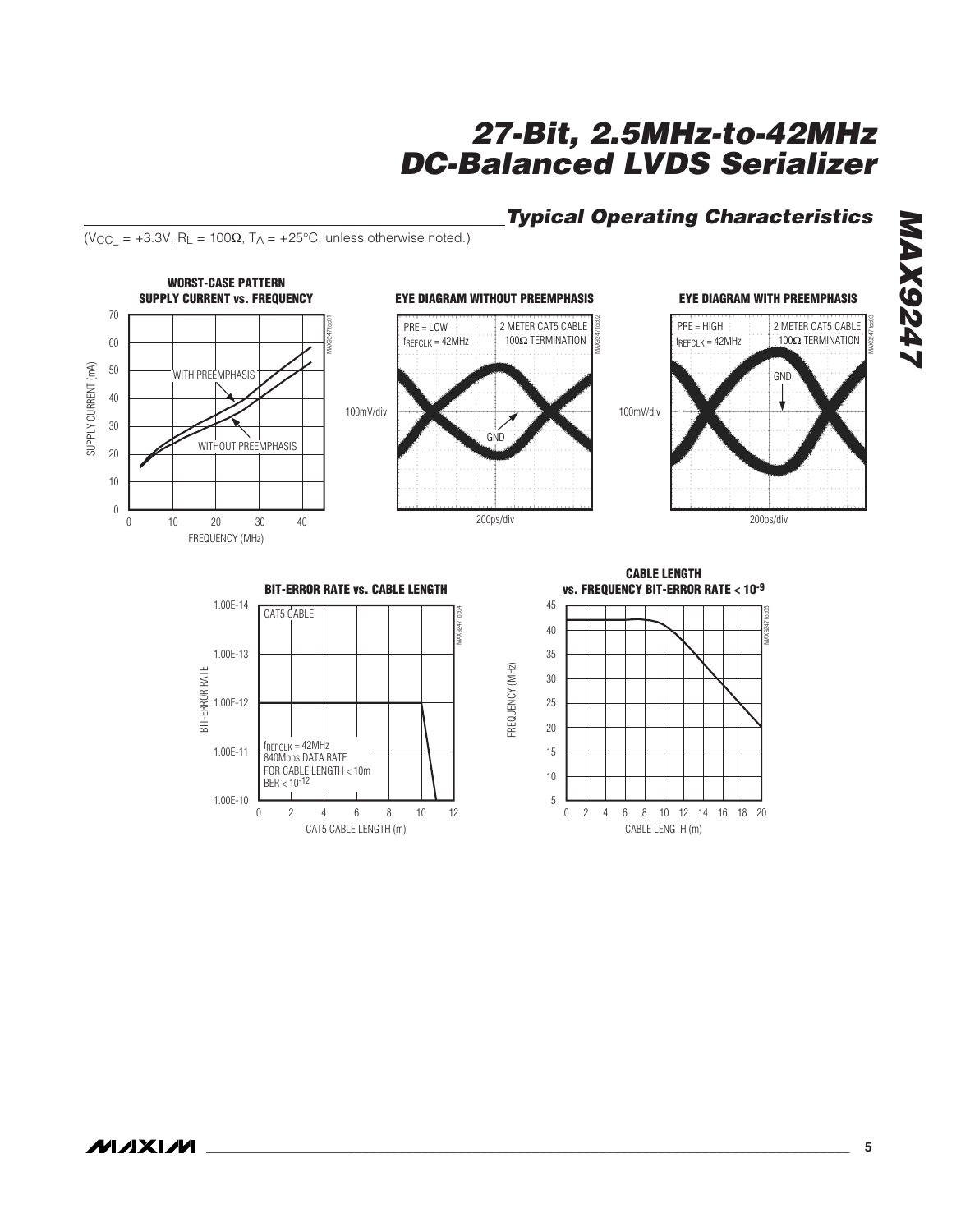## **Pin Description**

| <b>PIN</b>             | <b>NAME</b>                                                                                                                                                              | <b>FUNCTION</b>                                                                                                                                                                                                 |  |  |  |  |  |  |
|------------------------|--------------------------------------------------------------------------------------------------------------------------------------------------------------------------|-----------------------------------------------------------------------------------------------------------------------------------------------------------------------------------------------------------------|--|--|--|--|--|--|
| 1, 13, 37              | <b>GND</b>                                                                                                                                                               | Input Buffer Supply and Digital Supply Ground                                                                                                                                                                   |  |  |  |  |  |  |
| $\overline{c}$         | <b>VCCIN</b>                                                                                                                                                             | Input Buffer Supply Voltage. Bypass to GND with 0.1µF and 0.001µF capacitors in parallel as<br>close to the device as possible, with the smallest value capacitor closest to the supply pin.                    |  |  |  |  |  |  |
| $3 - 10,$<br>$39 - 48$ | RGB_IN10-<br>RGB_IN17,<br>RGB_IN0-<br>RGB_IN9                                                                                                                            | LVTTL/LVCMOS Red, Green, and Blue Digital Video Data Inputs. Eighteen data bits are loaded<br>into the input latch on the rising edge of PCLK_IN when DE_IN is high. Internally pulled down to<br>GND.          |  |  |  |  |  |  |
| 11, 12, 15-21          | CNTL_IN0,<br>CNTL_IN1,<br>CNTL_IN2-<br>CNTL_IN8                                                                                                                          | LVTTL/LVCMOS Control Data Inputs. Control data are latched on the rising edge of PCLK_IN<br>when DE_IN is low. Internally pulled down to GND.                                                                   |  |  |  |  |  |  |
| 14, 38                 | Vcc                                                                                                                                                                      | Digital Supply Voltage. Bypass to GND with 0.1µF and 0.001µF capacitors in parallel as close to<br>the device as possible, with the smallest value capacitor closest to the supply pin.                         |  |  |  |  |  |  |
| 22                     | DE_IN                                                                                                                                                                    | LVTTL/LVCMOS Data-Enable Input. Logic-high selects RGB_IN[17:0] to be latched. Logic-low<br>selects CNTL_IN[8:0] to be latched. DE_IN must be switching for proper operation. Internally<br>pulled down to GND. |  |  |  |  |  |  |
| 23                     | PCLK_IN                                                                                                                                                                  | LVTTL/LVCMOS Parallel Clock Input. Latches data and control inputs and provides the PLL<br>reference clock. Internally pulled down to GND.                                                                      |  |  |  |  |  |  |
| 24                     | I.C.                                                                                                                                                                     | Internally Connected. Leave unconnected for normal operation.                                                                                                                                                   |  |  |  |  |  |  |
| 25                     | PRE                                                                                                                                                                      | Preemphasis Enable Input. Drive PRE high to enable preemphasis.                                                                                                                                                 |  |  |  |  |  |  |
| 26                     | PLLGND                                                                                                                                                                   | PLL Supply Ground                                                                                                                                                                                               |  |  |  |  |  |  |
| 27                     | <b>VCCPLL</b>                                                                                                                                                            | PLL Supply Voltage. Bypass to PLLGND with 0.1µF and 0.001µF capacitors in parallel as close to<br>the device as possible, with the smallest value capacitor closest to the supply pin.                          |  |  |  |  |  |  |
| 28                     | <b>PWRDWN</b>                                                                                                                                                            | LVTTL/LVCMOS Power-Down Input. Internally pulled down to GND.                                                                                                                                                   |  |  |  |  |  |  |
| 29                     | <b>CMF</b>                                                                                                                                                               | Common-Mode Filter. Optionally connect a capacitor between CMF and LVDSGND to filter<br>common-mode switching noise.                                                                                            |  |  |  |  |  |  |
| 30, 31                 | LVDSGND                                                                                                                                                                  | <b>LVDS Supply Ground</b>                                                                                                                                                                                       |  |  |  |  |  |  |
| 32                     | OUT-                                                                                                                                                                     | Inverting LVDS Serial-Data Output                                                                                                                                                                               |  |  |  |  |  |  |
| 33                     | OUT+                                                                                                                                                                     | Noninverting LVDS Serial-Data Output                                                                                                                                                                            |  |  |  |  |  |  |
| 34                     | <b>VCCLVDS</b>                                                                                                                                                           | LVDS Supply Voltage. Bypass to LVDSGND with 0.1µF and 0.001µF capacitors in parallel as<br>close to the device as possible, with the smallest value capacitor closest to the supply pin.                        |  |  |  |  |  |  |
| 35                     | LVTTL/LVCMOS Frequency Range Select Input. Set to the frequency range that includes the<br>RNG1<br>PCLK_IN frequency as shown in Table 3. Internally pulled down to GND. |                                                                                                                                                                                                                 |  |  |  |  |  |  |
| 36                     | RNG0                                                                                                                                                                     | LVTTL/LVCMOS Frequency Range Select Input. Set to the frequency range that includes the<br>PCLK_IN frequency as shown in Table 3. Internally pulled down to GND.                                                |  |  |  |  |  |  |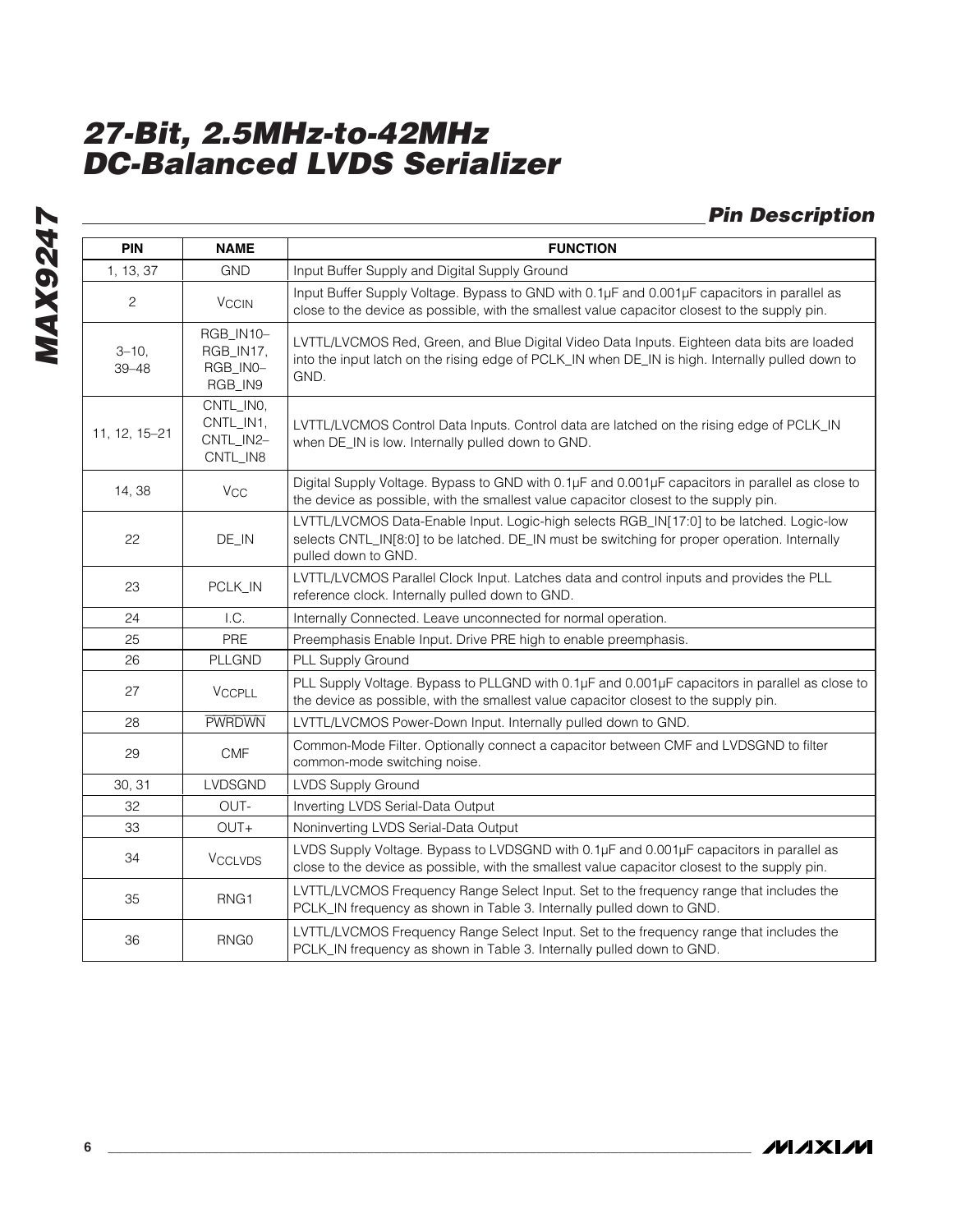### **Functional Diagram**





Figure 1. LVDS DC Output Load and Parameters

**MAXIM**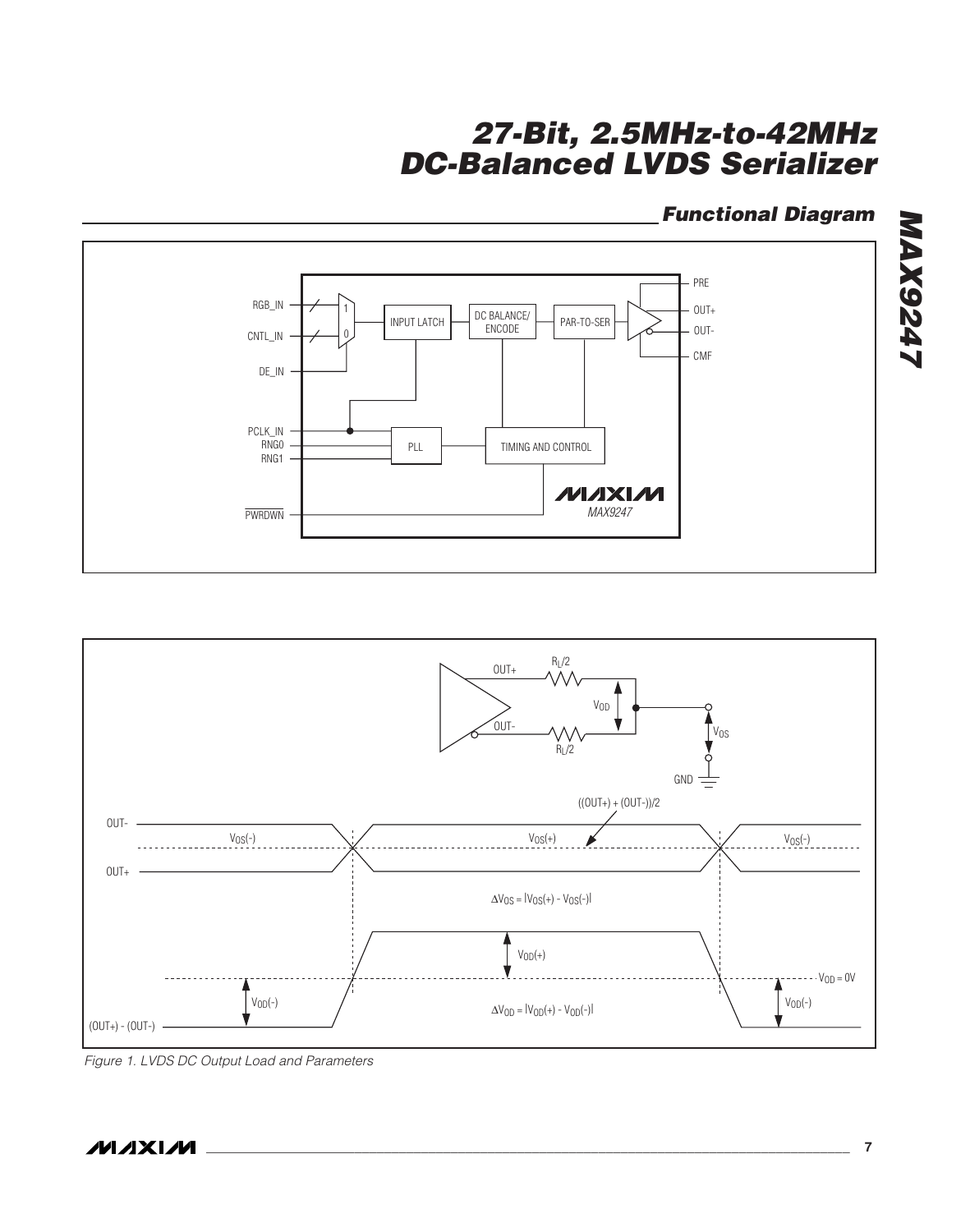

Figure 2. Parallel Clock Requirements



Figure 3. Output Rise and Fall Times



Figure 4. Synchronous Input Timing

**MAXIM**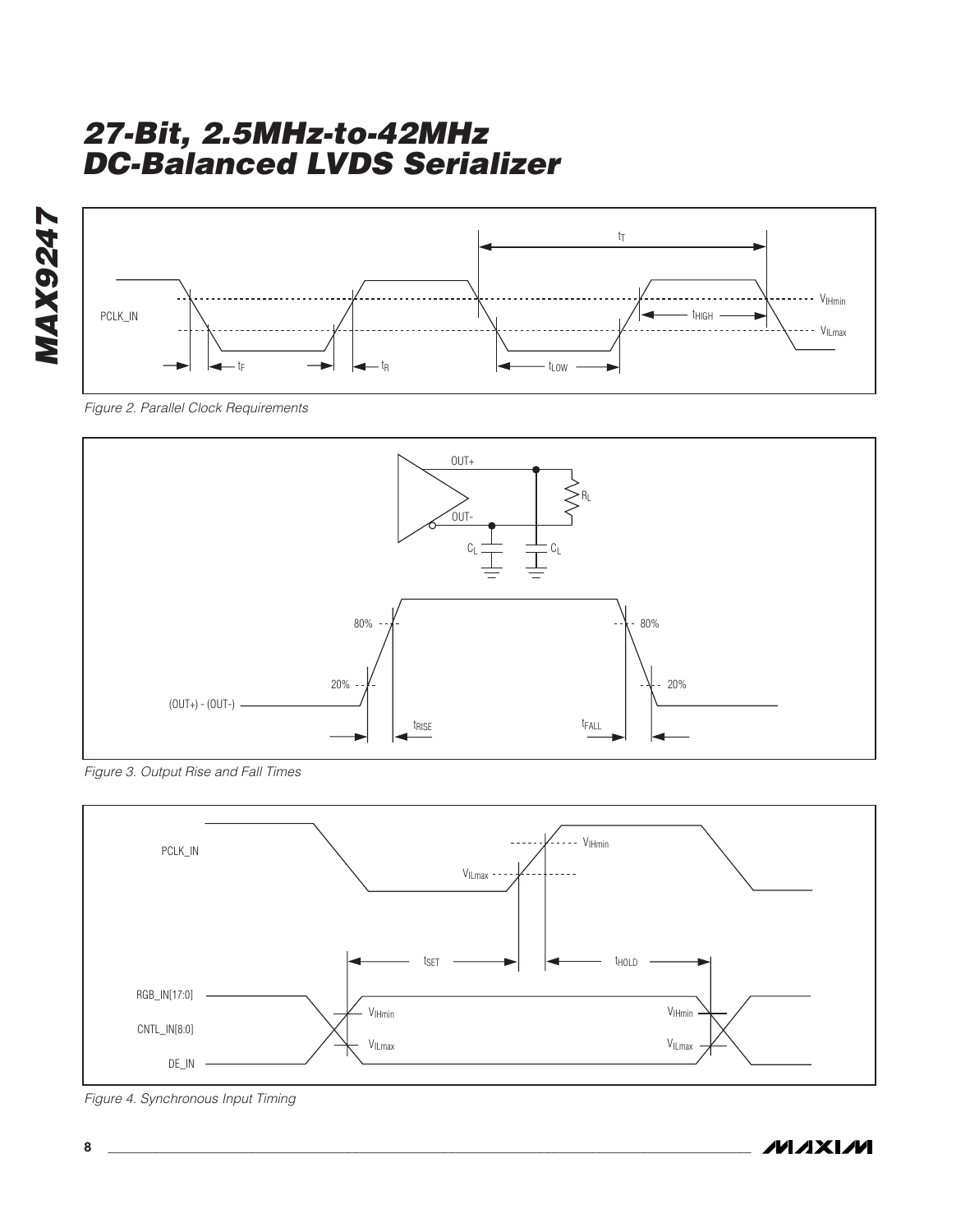

Figure 5. Serializer Delay



Figure 6. PLL Lock Time



Figure 7. Power-Down Delay

**MAXIM** 

**MAX9247**

**TAX9247**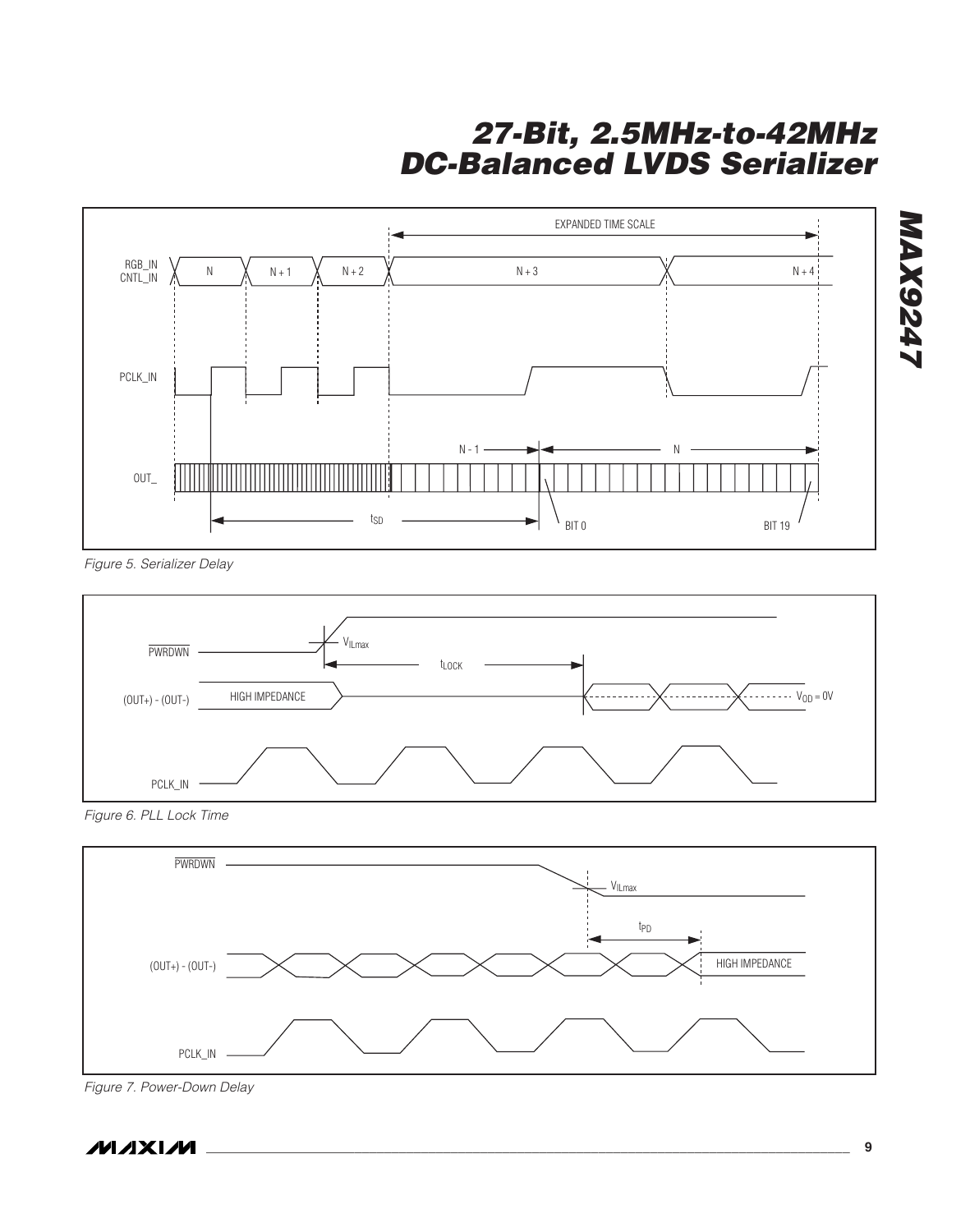

Figure 8. Peak-to-Peak Output Offset Voltage

### **Detailed Description**

The MAX9247 DC-balanced serializer operates at a 2.5MHz-to-42MHz parallel clock frequency, serializing 18 bits of parallel video data RGB\_IN[17:0] when the data-enable input DE\_IN is high, or 9 bits of parallel control data CNTL\_IN[8:0] when DE\_IN is low. The RGB video input data are encoded using 2 overhead bits, EN0 and EN1, resulting in a serial word length of 20 bits (see Table 1). Control inputs are mapped to 19 bits and encoded with 1 overhead bit, EN0, also resulting in a 20-bit serial word. Encoding reduces EMI and

maintains DC balance across the serial cable. Two transition words, which contain a unique bit sequence, are inserted at the transition boundaries of video-tocontrol and control-to-video phases.

Control data inputs C0 to C4 are mapped to 3 bits each in the serial control word (see Table 2). At the deserializer, 2 or 3 bits at the same state determine the state of the recovered bit, providing single-bit-error tolerance for C0 to C4. Control data that may be visible if an error occurs, such as VSYNC and HSYNC, can be connected to these inputs. Control data inputs C5 to C8 are mapped to 1 bit each.

### **Table 1. Serial Video Phase Word Format**

|                 |     | <u>_</u> |             | $\Delta$     |    |                |                |    |    | $\overline{\phantom{a}}$ |    | $\overline{a}$<br>$-$ | ں '                    | 14         |              | ۱r                  |     | 18  | 10<br>$\cdot$ |
|-----------------|-----|----------|-------------|--------------|----|----------------|----------------|----|----|--------------------------|----|-----------------------|------------------------|------------|--------------|---------------------|-----|-----|---------------|
| EN <sub>0</sub> | FN. |          | $\sim$<br>ັ | $\cap$<br>ےں | S3 | S <sub>4</sub> | S <sub>5</sub> | S6 | C7 | S8                       | S9 | S <sub>10</sub>       | $\mathsf{C}$ 1<br>U) I | C12<br>ے ا | C12<br>ں ا ب | $\overline{A}$<br>ັ | C15 | S16 | C17           |

Bit 0 is the LSB and is serialized first. EN[1:0] are encoding bits. S[17:0] are encoded symbols.

### **Table 2. Serial Control Phase Word Format**

|     |                     | -       |              | $\overline{\phantom{a}}$ |             | ı   |              |              | . .      | ى 1          |              | $\overline{a}$<br><u>_</u> | $\overline{a}$<br>13 | $\overline{L}$           | $-$<br>О | . .              |    | 18<br>$\sim$    | $\overline{a}$<br>שו<br>ັ |
|-----|---------------------|---------|--------------|--------------------------|-------------|-----|--------------|--------------|----------|--------------|--------------|----------------------------|----------------------|--------------------------|----------|------------------|----|-----------------|---------------------------|
| ENO | $\sim$ $\sim$<br>UU | r<br>UU | $\cap$<br>UU | $\sim$                   | $\sim$<br>ے | . . | $\cap$<br>◡∠ | $\sim$<br>◡▵ | ~~<br>◡∠ | $\cap$<br>UU | $\sim$<br>UJ | $\cap$<br>UJ               | $\sim$<br>2ن         | $\overline{\phantom{a}}$ |          | $\sim$ $-$<br>UU | UU | $\sim$ $-$<br>◡ | $\sim$<br>◡◡              |

Bit 0 is the LSB and is serialized first. C[8:0] are the control inputs.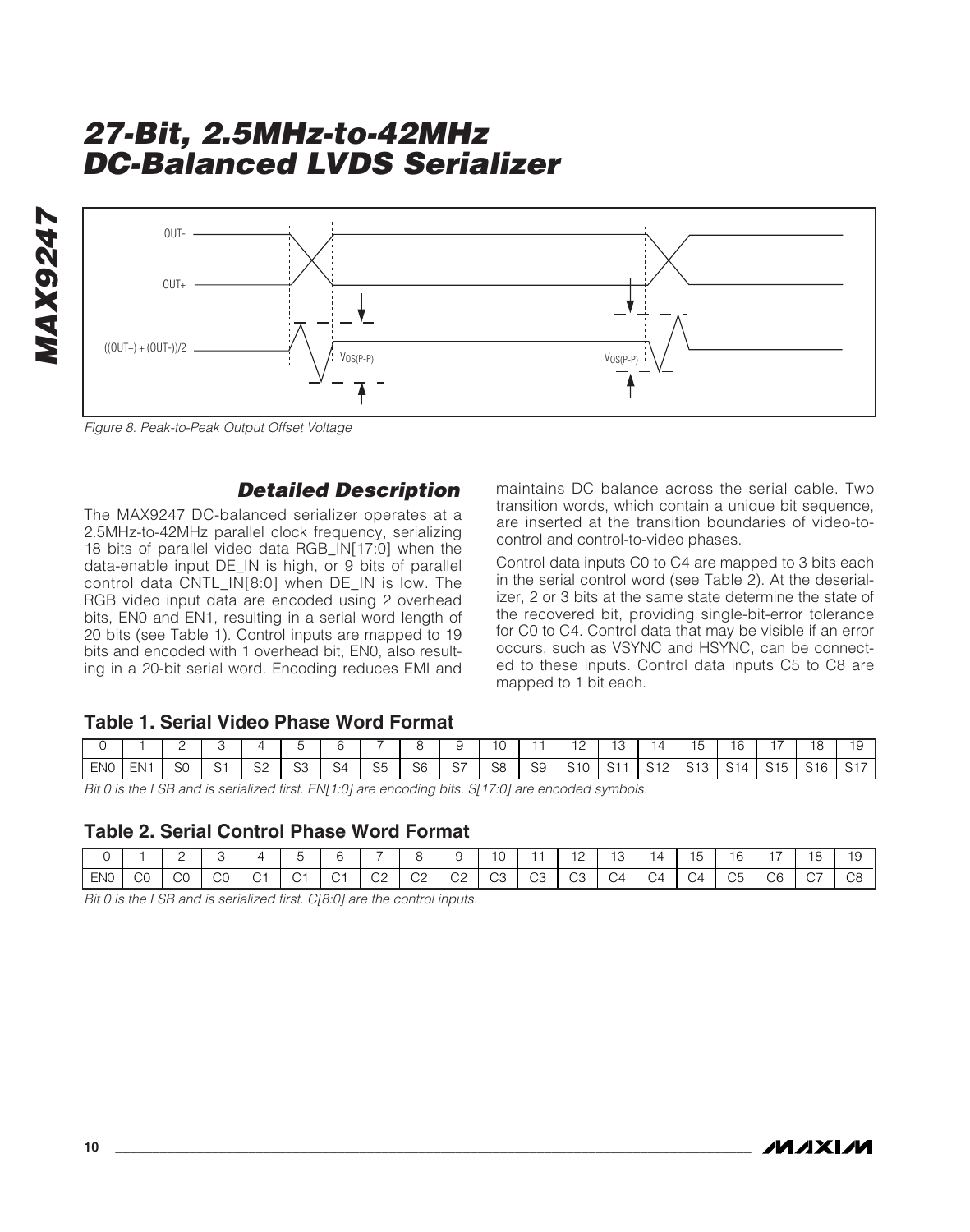

Figure 9. Transition Timing

### **Transition Timing**

The transition words require interconnect bandwidth and displace control data. Therefore, control data is not sampled (see Figure 9):

- Two clock cycles before DE\_IN goes high
- During the video phase
- Two clock cycles after DE\_IN goes low

The last sampled control data are latched at the deserializer control data outputs during the transition and video phases. Video data are latched at the deserializer RGB data outputs during the transition and control phases.

### **Applications Information**

### **AC-Coupling Benefits**

AC-coupling increases the common-mode voltage to the voltage rating of the capacitor. Two capacitors are sufficient for isolation, but four capacitors—two at the serializer output and two at the deserializer input—provide protection if either end of the cable is shorted to a high voltage. AC-coupling blocks low-frequency ground shifts and common-mode noise. The MAX9247 serializer can also be DC-coupled to the MAX9248/ MAX9250 deserializers.

Figures 10 and 12 show an AC-coupled serializer and deserializer with two capacitors per link. Figures 11 and

13 show the AC-coupled serializer and deserializer with four capacitors per link.

#### **Selection of AC-Coupling Capacitors**

See Figure 14 for calculating the capacitor values for AC-coupling depending on the parallel clock frequency. The plot shows capacitor values for two- and fourcapacitor-per-link systems. For applications using less than 18MHz clock frequency, use 0.1µF capacitors.

#### **Frequency-Range Setting RNG[1:0]**

The RNG[1:0] inputs select the operating frequency range of the MAX9247 serializer. An external clock within this range is required for operation. Table 3 shows the selectable frequency ranges and corresponding data rates for the MAX9247.

### **Table 3. Parallel Clock Frequency Range Select**

| RNG <sub>1</sub> | <b>RNG0</b> | <b>PARALLEL</b><br><b>CLOCK (MHz)</b> | <b>SERIAL-DATA RATE</b><br>(Mbps) |
|------------------|-------------|---------------------------------------|-----------------------------------|
|                  |             | $2.5$ to $5$                          | 50 to 100                         |
|                  |             | 5 to 10                               | 100 to 200                        |
|                  |             | 10 to 20                              | 200 to 400                        |
|                  |             | 20 to 42                              | 400 to 840                        |

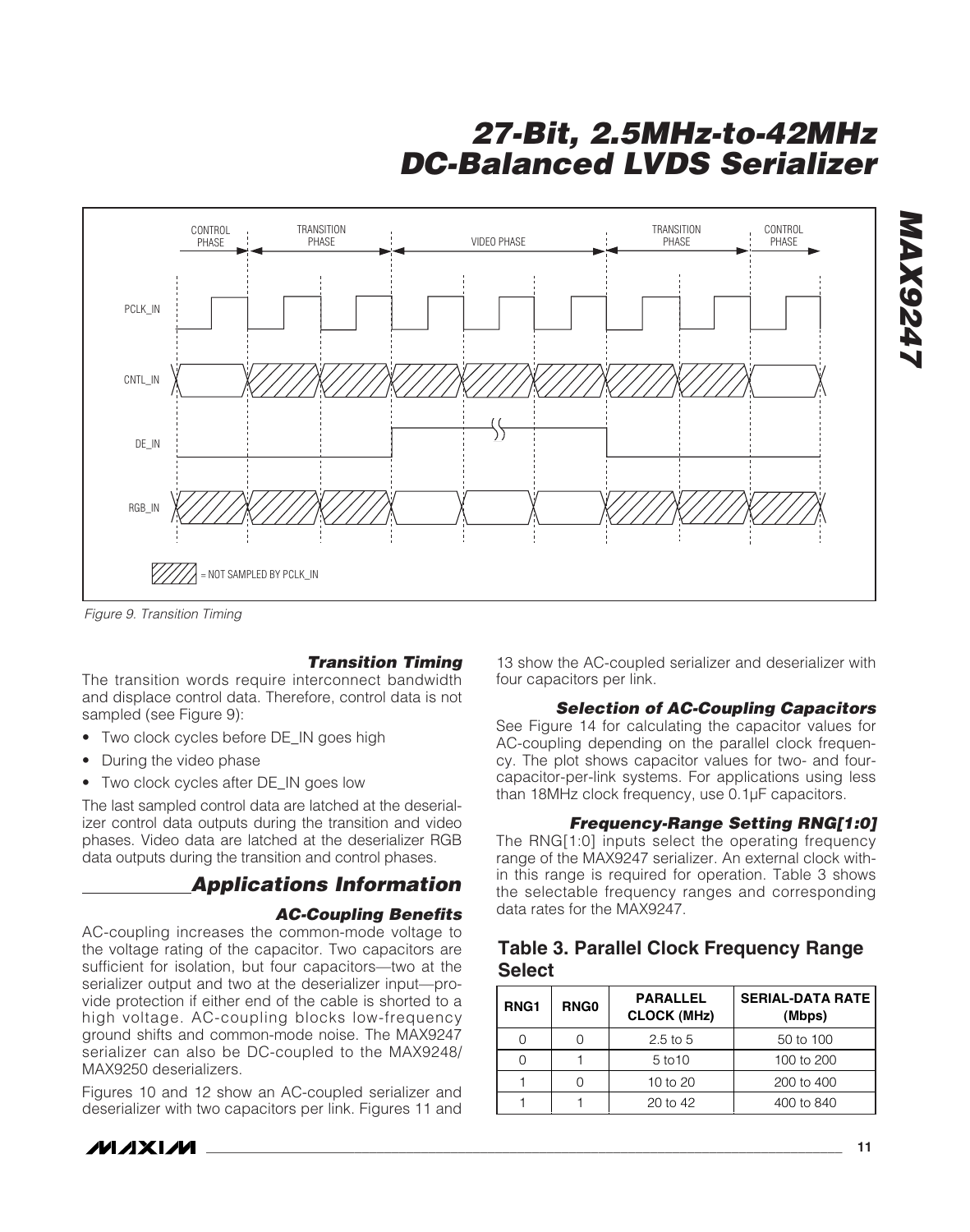

Figure 10. AC-Coupled MAX9247 Serializer and MAX9250 Deserializer with Two Capacitors per Link



Figure 11. AC-Coupled MAX9247 Serializer and MAX9250 Deserializer with Four Capacitors per Link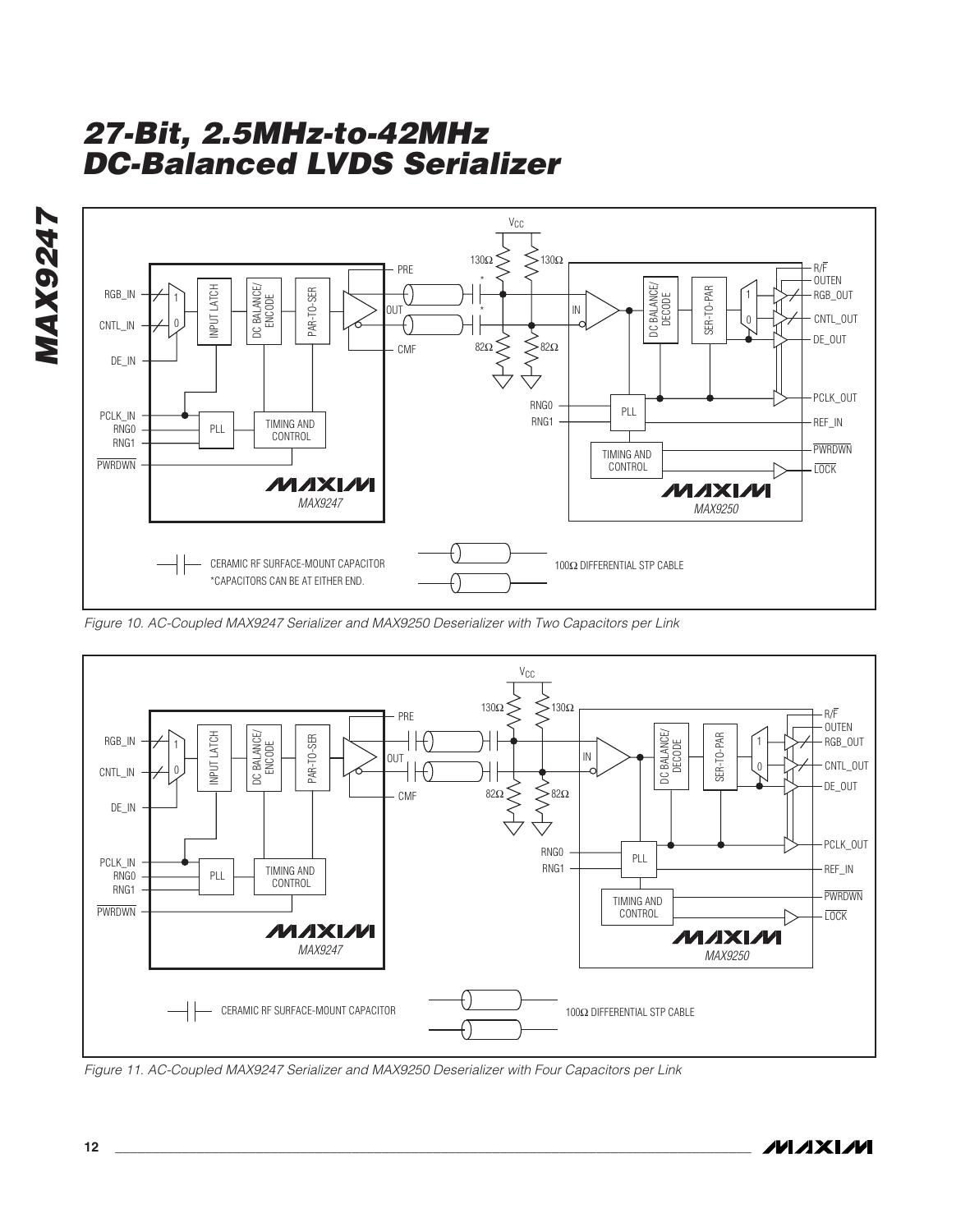

Figure 12. AC-Coupled MAX9247 Serializer and MAX9248 Deserializer with Two Capacitors per Link



Figure 13. AC-Coupled MAX9247 Serializer and MAX9248 Deserializer with Four Capacitors per Link

**MAX9247**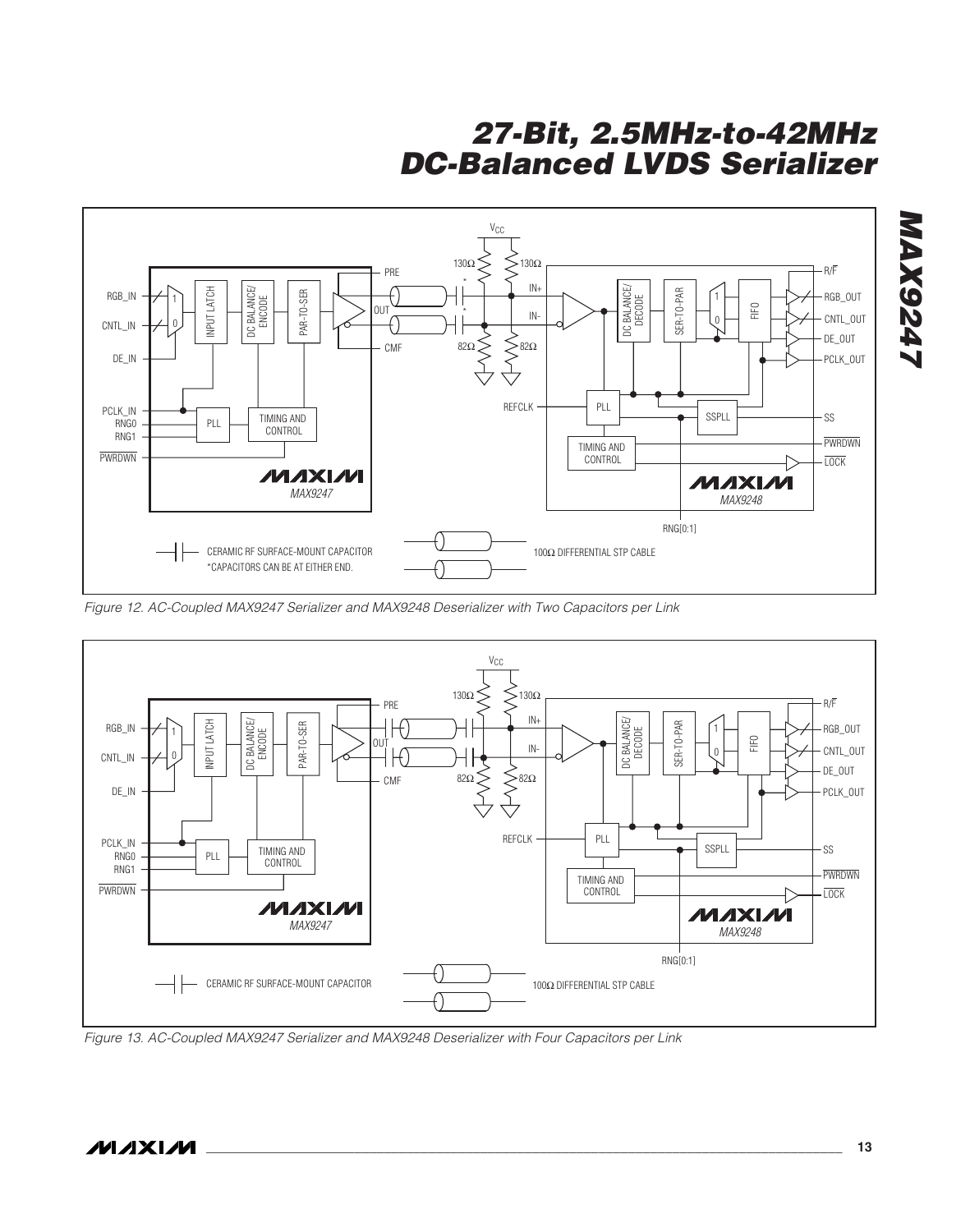

Figure 14. AC-Coupling Capacitor Values vs. Clock Frequency of 18MHz to 42MHz

**Termination** The MAX9247 has an integrated 100 $Ω$  output-termination resistor. This resistor damps reflections from induced noise and mismatches between the transmission line impedance and termination resistors at the deserializer input. With  $\overline{\text{PWRDWN}}$  = low or with the supply off, the output termination is switched out and the LVDS output is high impedance.

#### **Common-Mode Filter**

The integrated 100Ω output termination is made up of two 50Ω resistors in series. The junction of the resistors is connected to the CMF pin for connecting an optional common-mode filter capacitor. Connect the filter capacitor to ground close to the MAX9247 as shown in Figure 15. The capacitor shunts common-mode switching current to ground to reduce EMI.



Figure 15. Common-Mode Filter Capacitor Connection

### **LVDS Output Preemphasis (PRE)**

The MAX9247 features a preemphasis mode where extra current is added to the output and causes the amplitude to increase by 40% to 50% at the transition point. Preemphasis helps to get a faster transition, better eye diagram, and improve signal integrity. See the Typical Operating Characteristics. The additional current is turned on for a short time (360ps, typ) during data transition, and then turned off. Enable preemphasis by driving PRE high.

### **Power-Down and Power-Off**

Driving PWRDWN low stops the PLL, switches out the integrated 100Ω output termination, and puts the output in high impedance to ground and differential. With PWRD- $\overline{WN} \le 0.3V$  and all LVTTL/LVCMOS inputs  $\le 0.3V$  or  $\ge$ V<sub>CCIN</sub> - 0.3V, supply current is reduced to 50µA or less. Driving PWRDWN high starts PLL lock to PCLK\_IN and switches in the 100 $Ω$  output termination resistor. The LVDS output is not driven until the PLL locks. The LVDS output is high impedance to ground and  $100Ω$  differential. The 100 $Ω$  integrated termination pulls OUT+ and

OUT- together while the PLL is locking so that  $V_{OD} = 0V$ . If  $V_{CC} = 0$ , the output resistor is switched out and the LVDS outputs are high impedance to ground and differential.

### **PLL Lock Time**

The PLL lock time is set by an internal counter. The lock time is 17,100 PCLK\_IN cycles. Power and clock should be stable to meet the lock-time specification.

### **Input Buffer Supply**

The single-ended inputs (RGB\_IN[17:0], CNTL\_IN[8:0], DE\_IN, RNG0, RNG1, PRE, PCLK\_IN, and PWRDWN) are powered from VCCIN. VCCIN can be connected to a 1.71V to 3.6V supply, allowing logic inputs with a nominal swing of V<sub>CCIN</sub>. If no power is applied to V<sub>CCIN</sub> when power is applied to V<sub>CC</sub>, the inputs are disabled and PWRDWN is internally driven low, putting the device in the power-down state.

#### **Power-Supply Sequencing of MAX9247 and MAX9248/MAX9250 Video Link**

The MAX9247 and MAX9248/MAX9250 video link can be powered up in several ways. The best approach is to keep both MAX9247 and MAX9248 powered down while supplies are ramping up and PCLK\_IN of the MAX9247 and REFCLK of the MAX9248/MAX9250 are stabilizing. After all of the power supplies of the MAX9247 and MAX9248/MAX9250 are stable, including PCLK\_IN and REFCLK, do the following:

1) Power up the MAX9247 first



**MAX9247**

**MAX9247**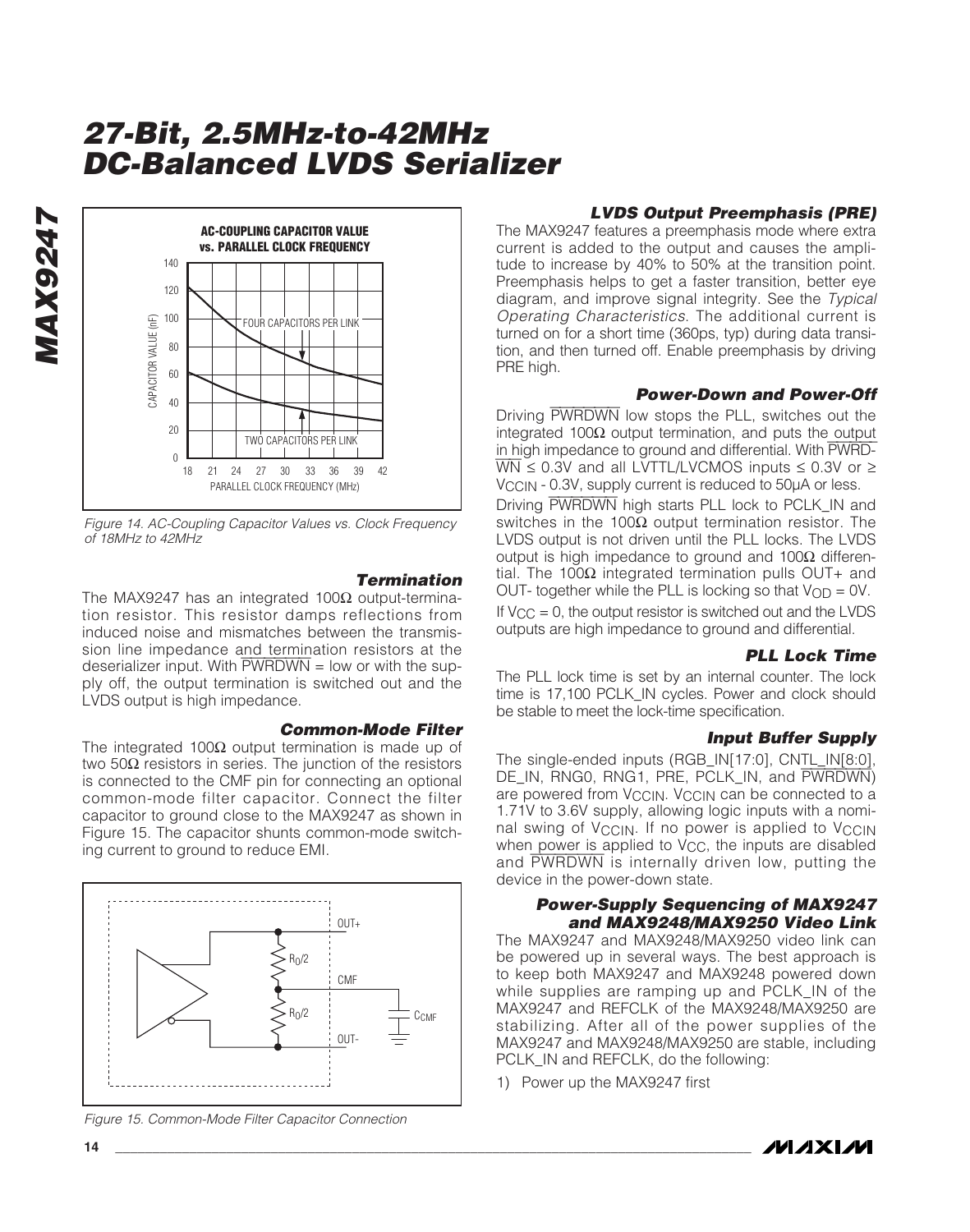- 2) Wait for at least t<sub>LOCK</sub> of MAX9247 (or 17100  $\times$  t<sub>T</sub>) to get activity on the link
- 3) Power up the MAX9248

**Power-Supply Circuits and Bypassing**

The MAX9247 has isolated on-chip power domains. The digital core supply  $(V_{CC})$  and single-ended input supply (V<sub>CCIN</sub>) are isolated but have a common ground (GND). The PLL has separate power and ground (VCCPLL and PLLGND) and the LVDS input also has separate power and ground (VCCLVDS and LVDSGND). The grounds are isolated by diode connections. Bypass each  $V_{CC}$ ,  $V_{CC}$   $N$ , VCCPLL, and VCCLVDS pin with high-frequency, surfacemount ceramic 0.1µF and 0.001µF capacitors in parallel as close to the device as possible, with the smallest value capacitor closest to the supply pin.

**LVDS Output** The LVDS output is a current source. The voltage swing is proportional to the termination resistance. The output is rated for a differential load of  $100Ω ±1%$ .

#### **Cables and Connectors**

Interconnect for LVDS typically has a differential impedance of 100 $Ω$ . Use cables and connectors that have matched differential impedance to minimize impedance discontinuities.



Figure 16. IEC 61000-4-2 Contact Discharge ESD Test Circuit



Figure 17. Human Body ESD Test Circuit

Twisted-pair and shielded twisted-pair cables offer superior signal quality compared to ribbon cable and tend to generate less EMI due to magnetic field canceling effects. Balanced cables pick up noise as common mode, which is rejected by the LVDS receiver.

#### **Board Layout**

Separate the LVTTL/LVCMOS inputs and LVDS output to prevent crosstalk. A four-layer PCB with separate layers for power, ground, and signals is recommended.

#### **ESD Protection**

The MAX9247 ESD tolerance is rated for IEC 61000-4- 2, Human Body Model, Machine Model, and ISO 10605 standards. IEC 61000-4-2 and ISO 10605 specify ESD tolerance for electronic systems. The IEC 61000-4-2 discharge components are  $Cs = 150pF$  and  $Rp =$ 330Ω (Figure 16). For IEC 61000-4-2, the LVDS outputs are rated for ±8kV Contact Discharge and ±15kV Air-Gap Discharge. The Human Body Model discharge components are  $Cs = 100pF$  and  $R_D = 1.5k\Omega$  (Figure 17). For the Human Body Model, all pins are rated for ±3kV Contact Discharge. The ISO 10605 discharge components are  $Cs = 330pF$  and  $RD = 2kΩ$  (Figure 18). For ISO 10605, the LVDS outputs are rated for ±10kV contact and ±30kV air discharge. The Machine Model discharge components are  $Cs = 200pF$  and  $R_D = 0\Omega$  (Figure 19).



Figure 18. ISO 10605 Contact Discharge ESD Test Circuit



Figure 19. Machine Model ESD Test Circuit

*IVIJIXIJV*I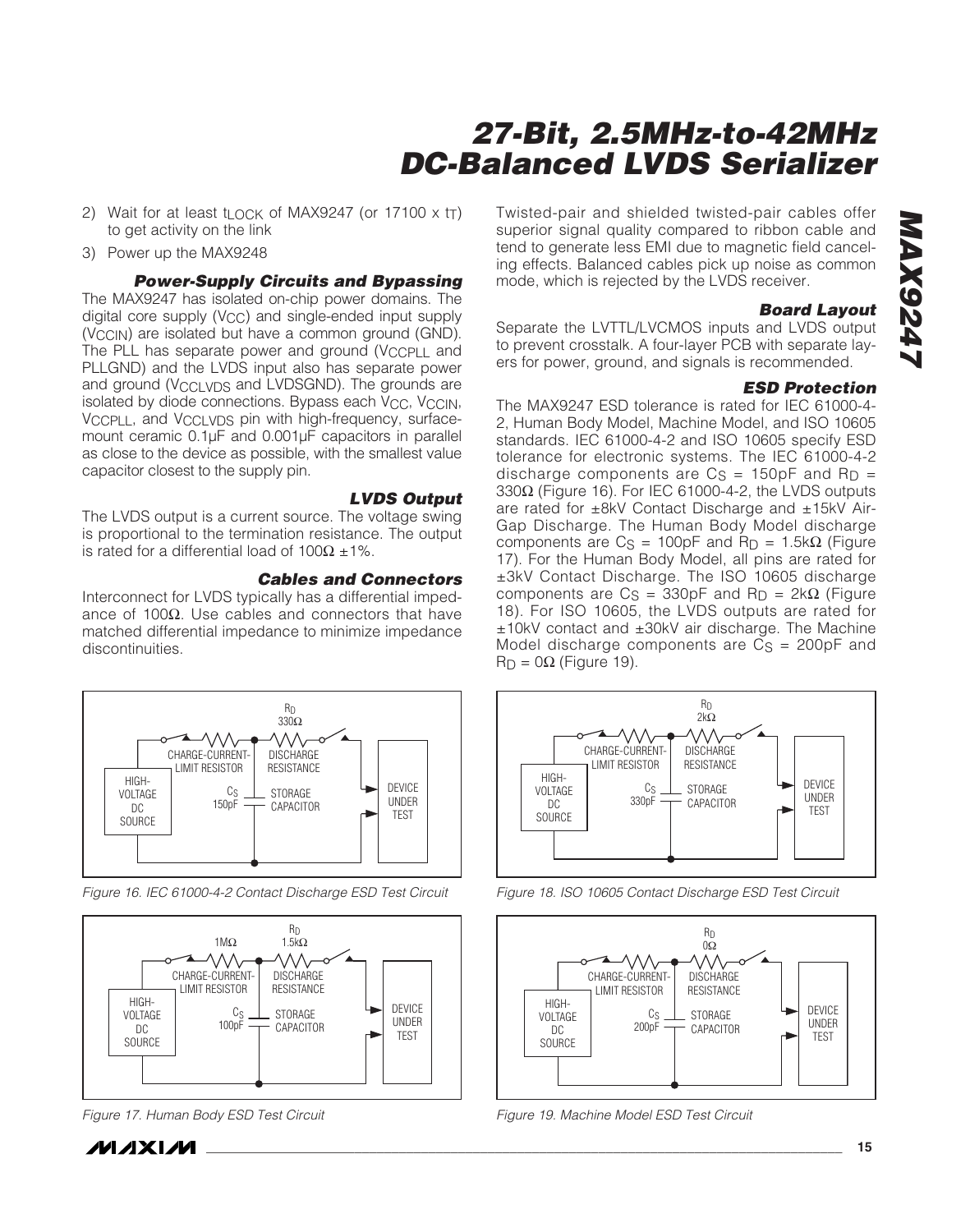### **Chip Information**

### PROCESS: CMOS

### **Package Information**

For the latest package outline information and land patterns (footprints), go to **[www.maxim-ic.com/packages](http://www.maxim-ic.com/packages)**. Note that a "+", "#", or "-" in the package code indicates RoHS status only. Package drawings may show a different suffix character, but the drawing pertains to the package regardless of RoHS status.

| <b>PACKAGE</b> | <b>PACKAGE</b> | <b>OUTLINE NO.</b> | <b>LAND</b>        |
|----------------|----------------|--------------------|--------------------|
| <b>TYPE</b>    | <b>CODE</b>    |                    | <b>PATTERN NO.</b> |
| 48 I OFP       | $C48+5$        | 21-0054            | 90-0093            |